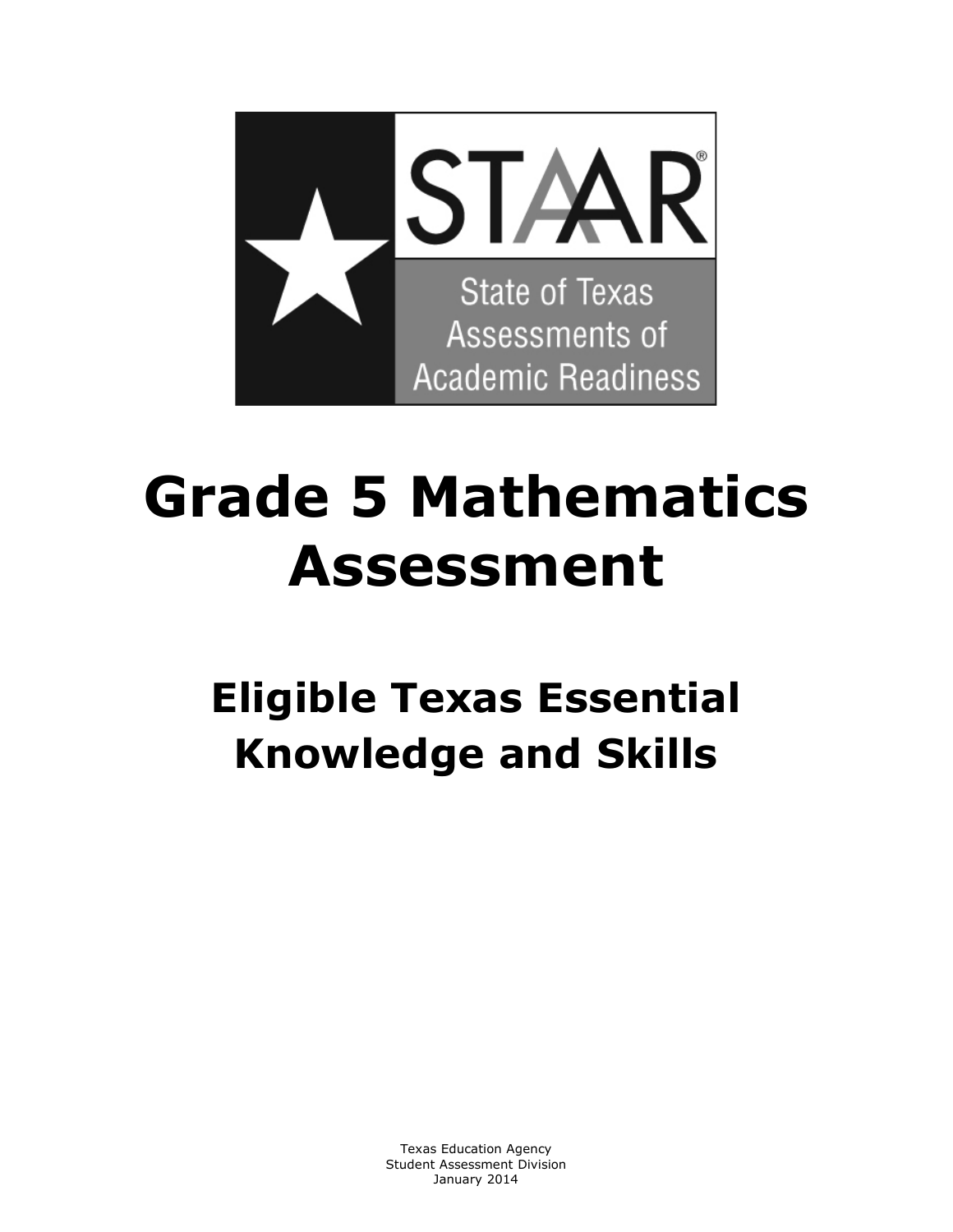# **STAAR Grade 5 Mathematics Assessment**

#### **Mathematical Process Standards**

**These student expectations will not be listed under a separate reporting category. Instead, they will be incorporated into test questions across reporting categories since the application of mathematical process standards is part of each knowledge statement.** 

- (5.1) **Mathematical process standards.** The student uses mathematical processes to acquire and demonstrate mathematical understanding. The student is expected to
	- (A) apply mathematics to problems arising in everyday life, society, and the workplace;
	- (B) use a problem-solving model that incorporates analyzing given information, formulating a plan or strategy, determining a solution, justifying the solution, and evaluating the problem-solving process and the reasonableness of the solution;
	- (C) select tools, including real objects, manipulatives, paper and pencil, and technology as appropriate, and techniques, including mental math, estimation, and number sense as appropriate, to solve problems;
	- (D) communicate mathematical ideas, reasoning, and their implications using multiple representations, including symbols, diagrams, graphs, and language as appropriate;
	- (E) create and use representations to organize, record, and communicate mathematical ideas;
	- (F) analyze mathematical relationships to connect and communicate mathematical ideas; and
	- (G) display, explain, and justify mathematical ideas and arguments using precise mathematical language in written or oral communication.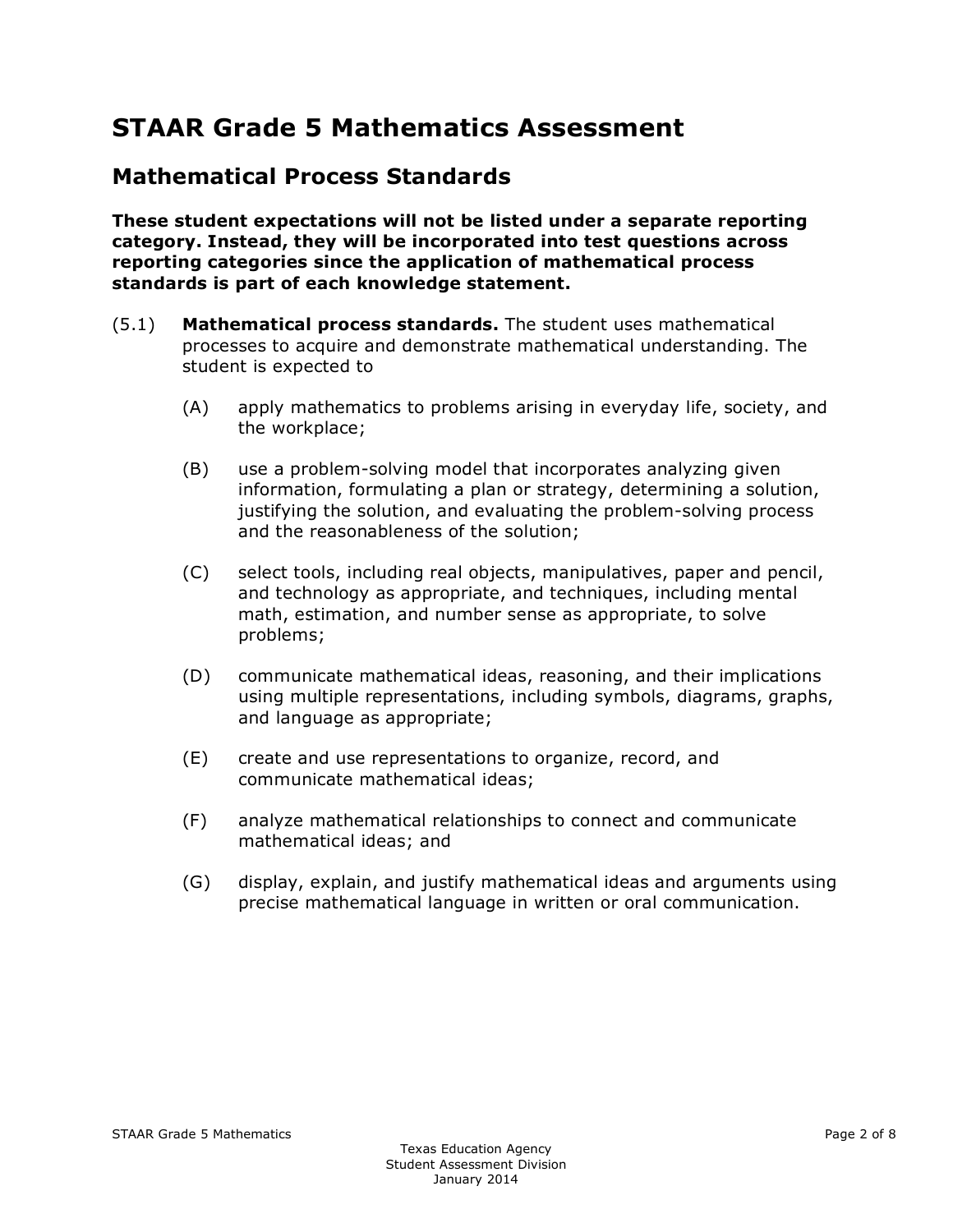## **Reporting Category 1: Numerical Representations and Relationships**

#### **The student will demonstrate an understanding of how to represent and manipulate numbers and expressions.**

- (5.2) **Number and operations.** The student applies mathematical process standards to represent, compare, and order positive rational numbers and understand relationships as related to place value. The student is expected to
	- (A) represent the value of the digit in decimals through the thousandths using expanded notation and numerals; *Supporting Standard*
	- (B) compare and order two decimals to thousandths and represent comparisons using the symbols  $>$ ,  $<$ , or  $=$ ; and *Readiness Standard*
	- (C) round decimals to tenths or hundredths. *Supporting Standard*
- (5.4) **Algebraic reasoning.** The student applies mathematical process standards to develop concepts of expressions and equations. The student is expected to
	- (A) identify prime and composite numbers; *Supporting Standard*
	- (E) describe the meaning of parentheses and brackets in a numeric expression; and *Supporting Standard*
	- (F) simplify numerical expressions that do not involve exponents, including up to two levels of grouping. *Readiness Standard*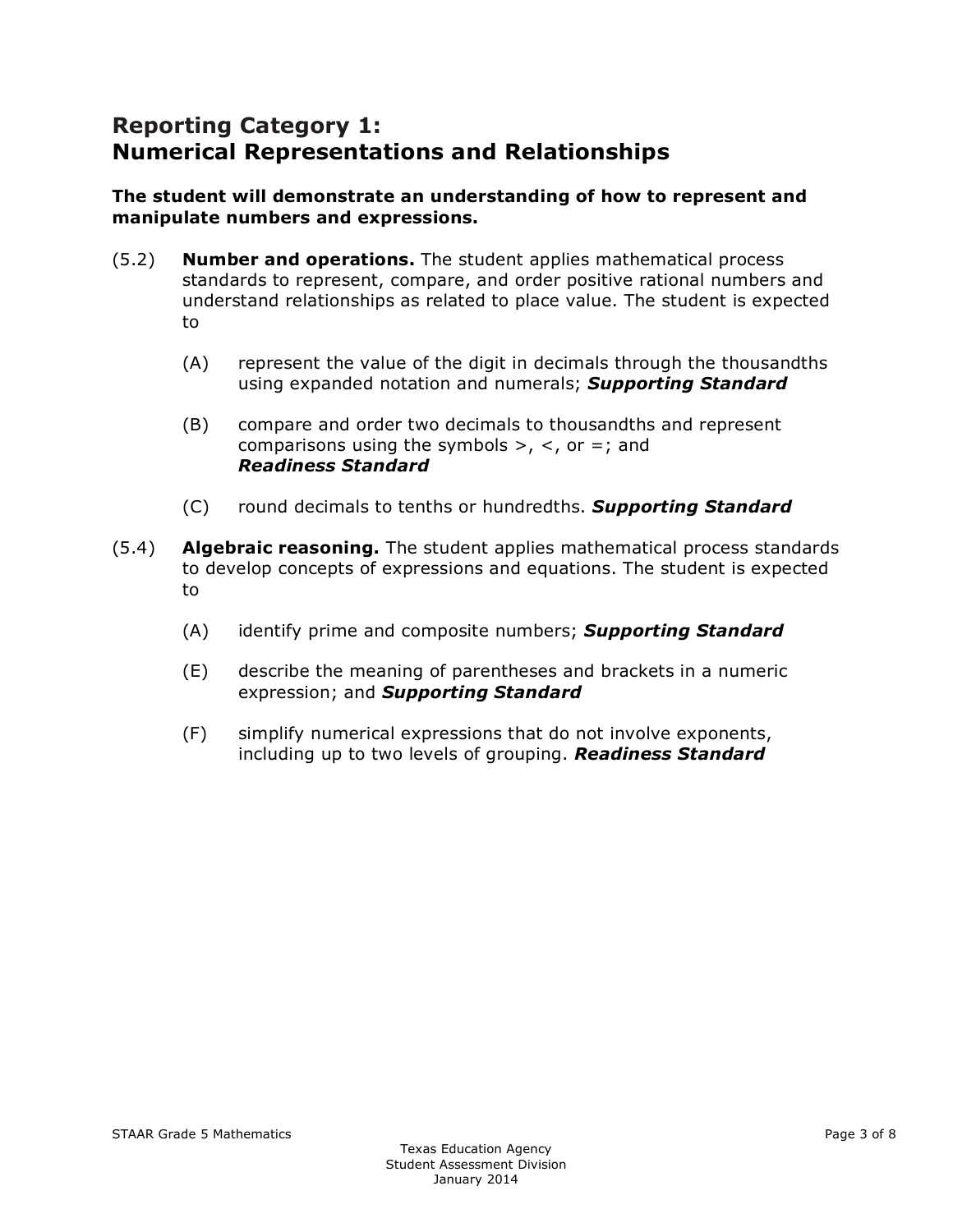# **Reporting Category 2: Computations and Algebraic Relationships**

#### **The student will demonstrate an understanding of how to perform operations and represent algebraic relationships.**

- (5.3) **Number and operations.** The student applies mathematical process standards to develop and use strategies and methods for positive rational number computations in order to solve problems with efficiency and accuracy. The student is expected to
	- (A) estimate to determine solutions to mathematical and real-world problems involving addition, subtraction, multiplication, or division; *Supporting Standard*
	- (B) multiply with fluency a three-digit number by a two-digit number using the standard algorithm; *Supporting Standard*
	- (C) solve with proficiency for quotients of up to a four-digit dividend by a two-digit divisor using strategies and the standard algorithm; *Supporting Standard*
	- (D) represent multiplication of decimals with products to the hundredths using objects and pictorial models, including area models; *Supporting Standard*
	- (E) solve for products of decimals to the hundredths, including situations involving money, using strategies based on place-value understandings, properties of operations, and the relationship to the multiplication of whole numbers; *Readiness Standard*
	- (F) represent quotients of decimals to the hundredths, up to four-digit dividends and two-digit whole number divisors, using objects and pictorial models, including area models; *Supporting Standard*
	- (G) solve for quotients of decimals to the hundredths, up to four-digit dividends and two-digit whole number divisors, using strategies and algorithms, including the standard algorithm; *Readiness Standard*
	- (H) represent and solve addition and subtraction of fractions with unequal denominators referring to the same whole using objects and pictorial models and properties of operations; *Supporting Standard*
	- (I) represent and solve multiplication of a whole number and a fraction that refers to the same whole using objects and pictorial models, including area models; *Supporting Standard*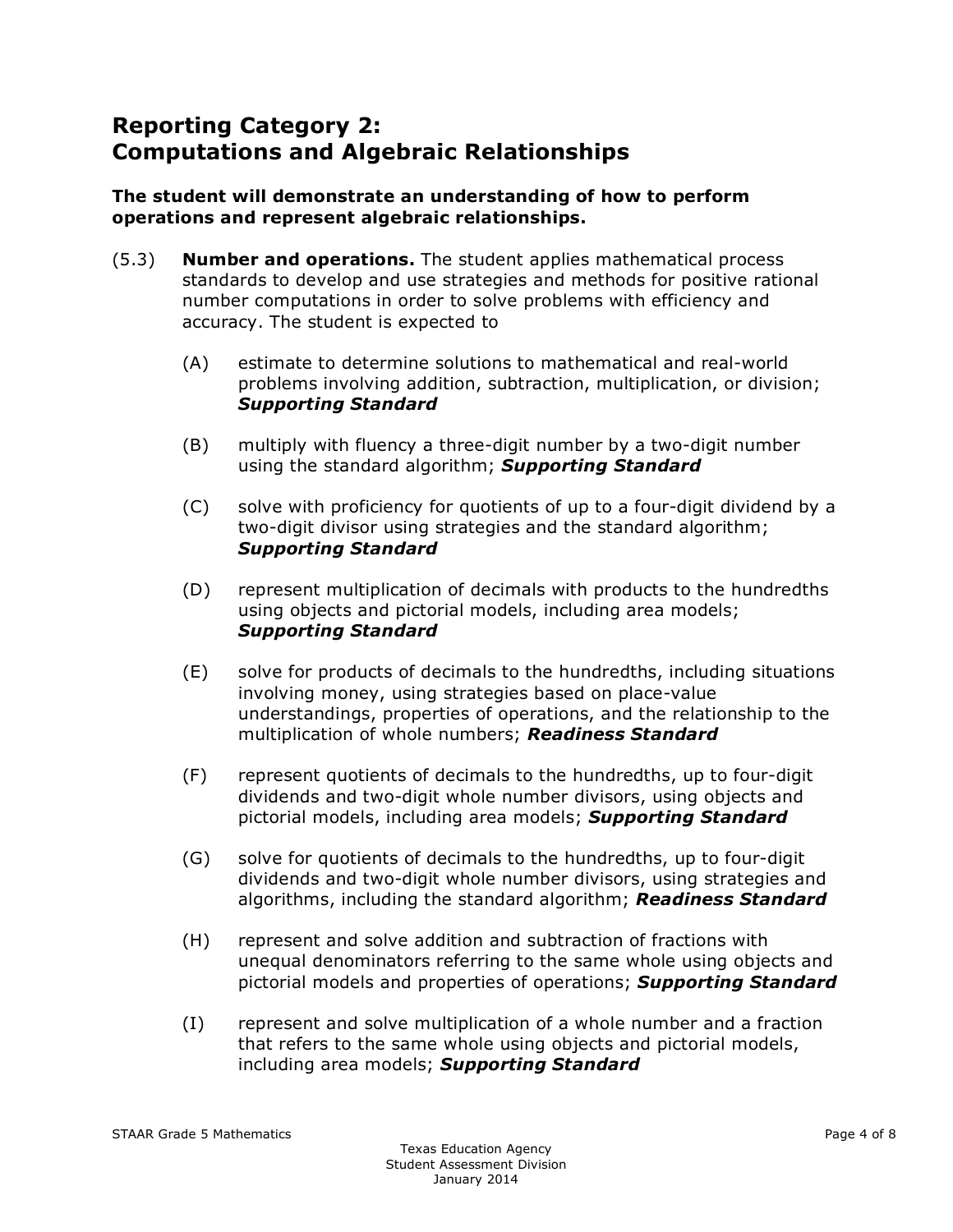- (J) represent division of a unit fraction by a whole number and the division of a whole number by a unit fraction such as  $1/3 \div 7$  and  $7 \div 1/3$  using objects and pictorial models, including area models; *Supporting Standard*
- (K) add and subtract positive rational numbers fluently; and *Readiness Standard*
- (L) divide whole numbers by unit fractions and unit fractions by whole numbers. *Readiness Standard*
- (5.4) **Algebraic reasoning.** The student applies mathematical process standards to develop concepts of expressions and equations. The student is expected to
	- (B) represent and solve multi-step problems involving the four operations with whole numbers using equations with a letter standing for the unknown quantity; *Readiness Standard*
	- (C) generate a numerical pattern when given a rule in the form *y* = *ax* or *y* = *x* + *a* and graph; and *Readiness Standard*
	- (D) recognize the difference between additive and multiplicative numerical patterns given in a table or graph. *Supporting Standard*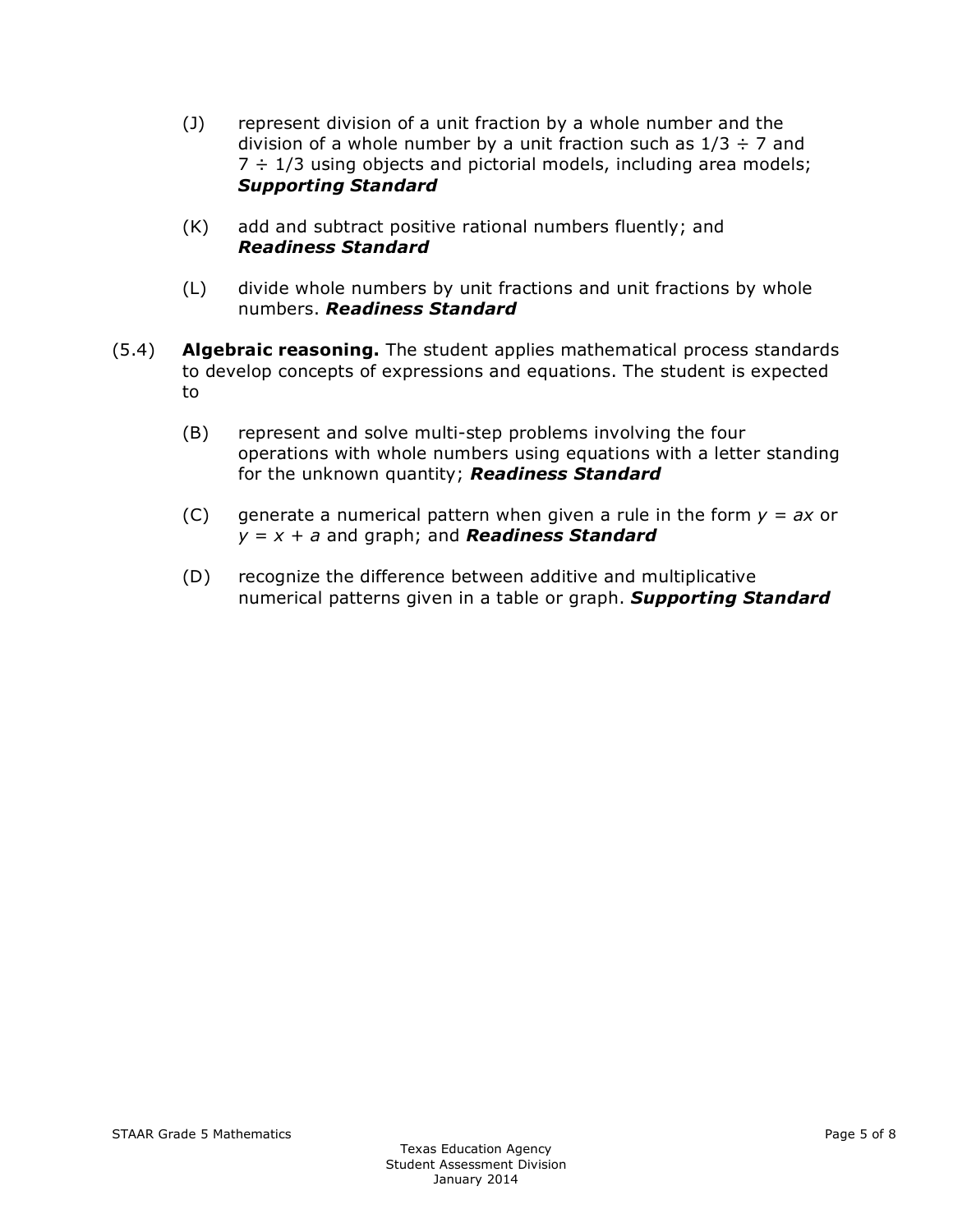## **Reporting Category 3: Geometry and Measurement**

#### **The student will demonstrate an understanding of how to represent and apply geometry and measurement concepts.**

- (5.4) **Algebraic reasoning.** The student applies mathematical process standards to develop concepts of expressions and equations. The student is expected to
	- (H) represent and solve problems related to perimeter and/or area and related to volume. *Readiness Standard*
- (5.5) **Geometry and measurement.** The student applies mathematical process standards to classify two-dimensional figures by attributes and properties. The student is expected to
	- (A) classify two-dimensional figures in a hierarchy of sets and subsets using graphic organizers based on their attributes and properties. *Readiness Standard*
- (5.6) **Geometry and measurement.** The student applies mathematical process standards to understand, recognize, and quantify volume. The student is expected to
	- (A) recognize a cube with side length of one unit as a unit cube having one cubic unit of volume and the volume of a three-dimensional figure as the number of unit cubes (*n* cubic units) needed to fill it with no gaps or overlaps if possible; and *Supporting Standard*
	- (B) determine the volume of a rectangular prism with whole number side lengths in problems related to the number of layers times the number of unit cubes in the area of the base. *Supporting Standard*
- (5.7) **Geometry and measurement.** The student applies mathematical process standards to select appropriate units, strategies, and tools to solve problems involving measurement. The student is expected to
	- (A) solve problems by calculating conversions within a measurement system, customary or metric. *Supporting Standard*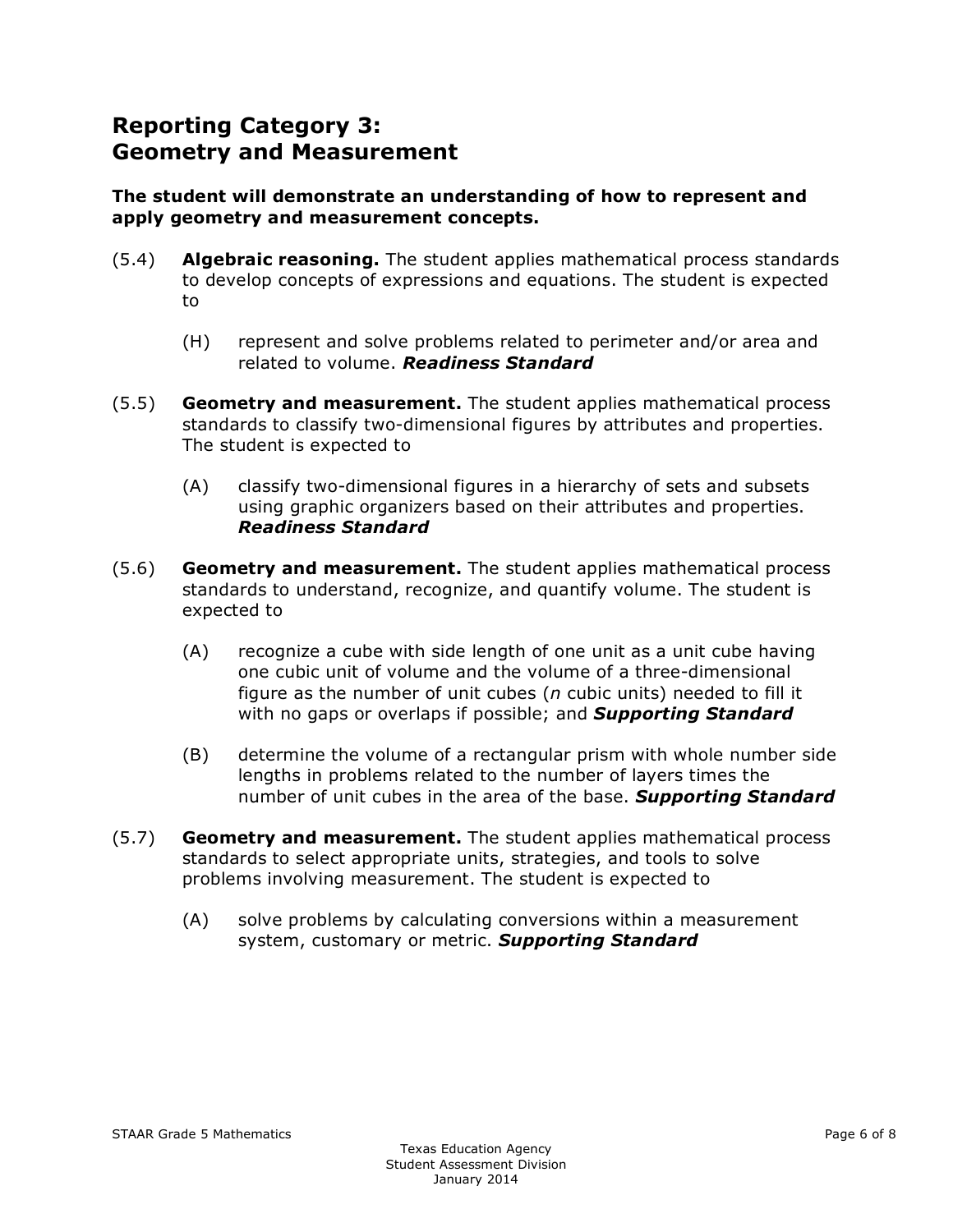- (5.8) **Geometry and measurement.** The student applies mathematical process standards to identify locations on a coordinate plane. The student is expected to
	- (A) describe the key attributes of the coordinate plane, including perpendicular number lines (axes) where the intersection (origin) of the two lines coincides with zero on each number line and the given point (0, 0); the *x*-coordinate, the first number in an ordered pair, indicates movement parallel to the *x*-axis starting at the origin; and the *y*-coordinate, the second number, indicates movement parallel to the *y*-axis starting at the origin; *Supporting Standard*
	- (B) describe the process for graphing ordered pairs of numbers in the first quadrant of the coordinate plane; and *Supporting Standard*
	- (C) graph in the first quadrant of the coordinate plane ordered pairs of numbers arising from mathematical and real-world problems, including those generated by number patterns or found in an inputoutput table. *Readiness Standard*